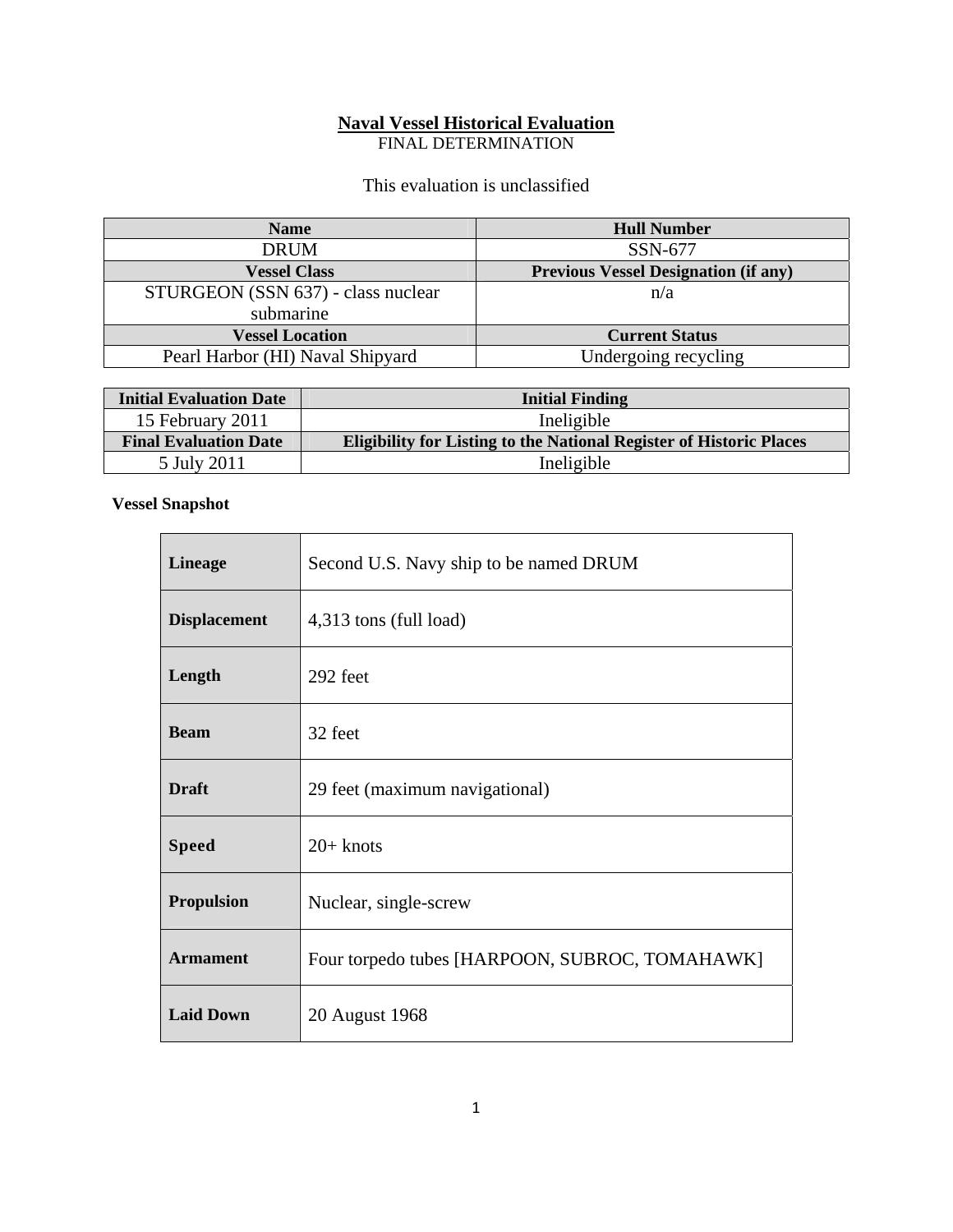| Launched              | 23 May 1970                                                                                                    |
|-----------------------|----------------------------------------------------------------------------------------------------------------|
| <b>Built By</b>       | Mare Island [Vallejo, CA] Naval Shipyard                                                                       |
| <b>Sponsor</b>        | Mrs. William F. Bringle, wife of ADM William F. Bringle,<br>Commander, Naval Air Force, Pacific (COMNAVAIRPAC) |
| <b>Delivered</b>      | 1 April 1972                                                                                                   |
| <b>Commissioned</b>   | 15 April 1972                                                                                                  |
| <b>Inactivated</b>    | 20 May 1995                                                                                                    |
| <b>Decommissioned</b> | 30 October 1995                                                                                                |
| <b>Stricken</b>       | 30 October 1995                                                                                                |
| <b>Other Notes</b>    | Vessel was 82% dismantled when DOI was prepared                                                                |

## **Vessel History**

| <b>Deployment</b><br><b>Summary</b>         | 13 Western Pacific (WestPac) deployments (one of which included<br>operations in the Indian Ocean)                                                                                                                                                                                       |
|---------------------------------------------|------------------------------------------------------------------------------------------------------------------------------------------------------------------------------------------------------------------------------------------------------------------------------------------|
| <b>Awards</b>                               | 1 Navy Expeditionary Service Medal, 6 Meritorious Unit Commendations, 2<br>Navy E Ribbons, 1 Navy Unit Commendation                                                                                                                                                                      |
| <b>Noteworthy</b><br><b>Accomplishments</b> | Last submarine built by Mare Island Naval Shipyard; conducted 680 nautical<br>mile transit of the Australian Great Barrier Reef during her 1992 WestPac<br>deployment (described in her command history as "the longest piloting party<br>in the recent history of the submarine force") |
| DANFS* Entry                                | In early stages of preparation. Volume of original series in which DRUM<br>would have appeared (C-F) was published years before the ship's active<br>service.                                                                                                                            |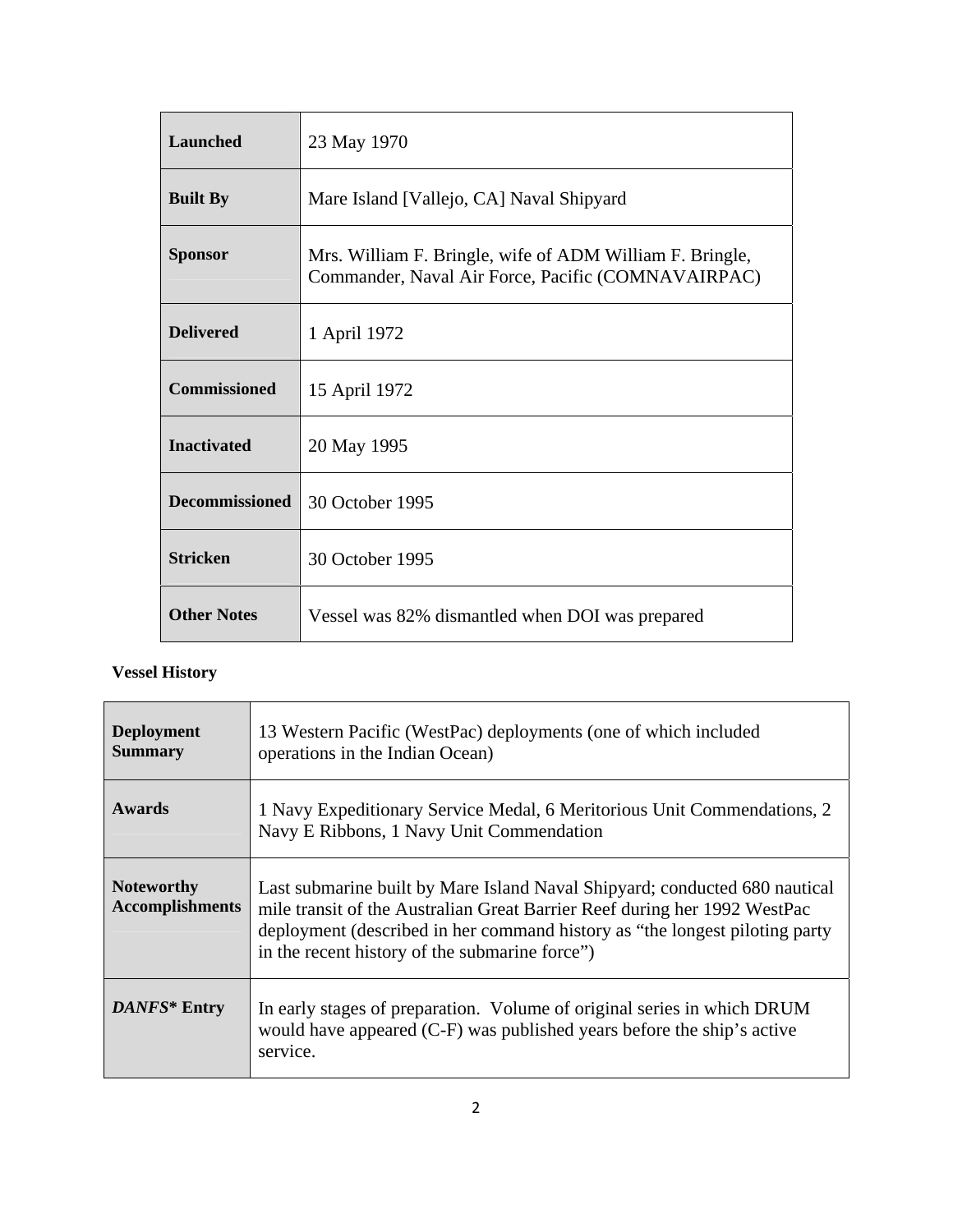## Criteria Evaluation<sup>1</sup>

| i.                                             | Was the vessel awarded an individual            | N <sub>o</sub> |
|------------------------------------------------|-------------------------------------------------|----------------|
|                                                | <b>Presidential Unit Citation? (A</b>           |                |
|                                                | <b>Presidential Unit Citation is awarded to</b> |                |
|                                                | military units that have performed an           |                |
|                                                | extremely meritorious or heroic act,            |                |
|                                                | usually in the face of an armed enemy.)         |                |
| ii.                                            | Did an individual act of heroism take           | N <sub>o</sub> |
|                                                | place aboard the vessel such that an            |                |
|                                                | individual was subsequently awarded             |                |
|                                                | the Medal of Honor or the Navy Cross?           |                |
|                                                | (The Medal of Honor is awarded for              |                |
|                                                | valor in action against an enemy force.         |                |
|                                                | The Navy Cross is awarded for                   |                |
|                                                | extraordinary heroism in action not             |                |
|                                                | justifying an award of the Medal of             |                |
|                                                | Honor.)                                         |                |
|                                                | iii. Was a President of the United States was   | No             |
|                                                | assigned to the vessel during his or her        |                |
|                                                | naval service?                                  |                |
|                                                | iv. Was the vessel was the first to             | N <sub>o</sub> |
|                                                | incorporate engineering, weapons                |                |
|                                                | systems, or other upgrades that                 |                |
|                                                | represent a revolutionary change in             |                |
|                                                | naval design or warfighting capabilities?       |                |
| $V_{\bullet}$                                  | Did some other historic or socially             | No             |
|                                                | significant event occur on board the            |                |
|                                                | vessel?                                         |                |
| Assessment of integrity of (as appropriate)    |                                                 |                |
| design, materials, workmanship, feeling and/or |                                                 |                |
| association                                    |                                                 |                |
|                                                | <b>Historical Evaluation Conclusion</b>         | Ineligible     |

| <b>Sources</b> | DRUM (SSN-677) Inactivation Program; DRUM (SSN-677) Command History           |  |
|----------------|-------------------------------------------------------------------------------|--|
|                | Reports, 1974-1995, in DRUM (SSN-677) Ship History File, History and Archives |  |
|                | Division, Naval History and Heritage Command                                  |  |
|                |                                                                               |  |
|                |                                                                               |  |
|                |                                                                               |  |

<sup>1</sup> Evaluation conducted using triggers established for naval vessels in *Program Comment for the Department of Navy for the Disposition of Historic Vessels*, issued by the Advisory Council for Historic Preservation on 15 March 2010.